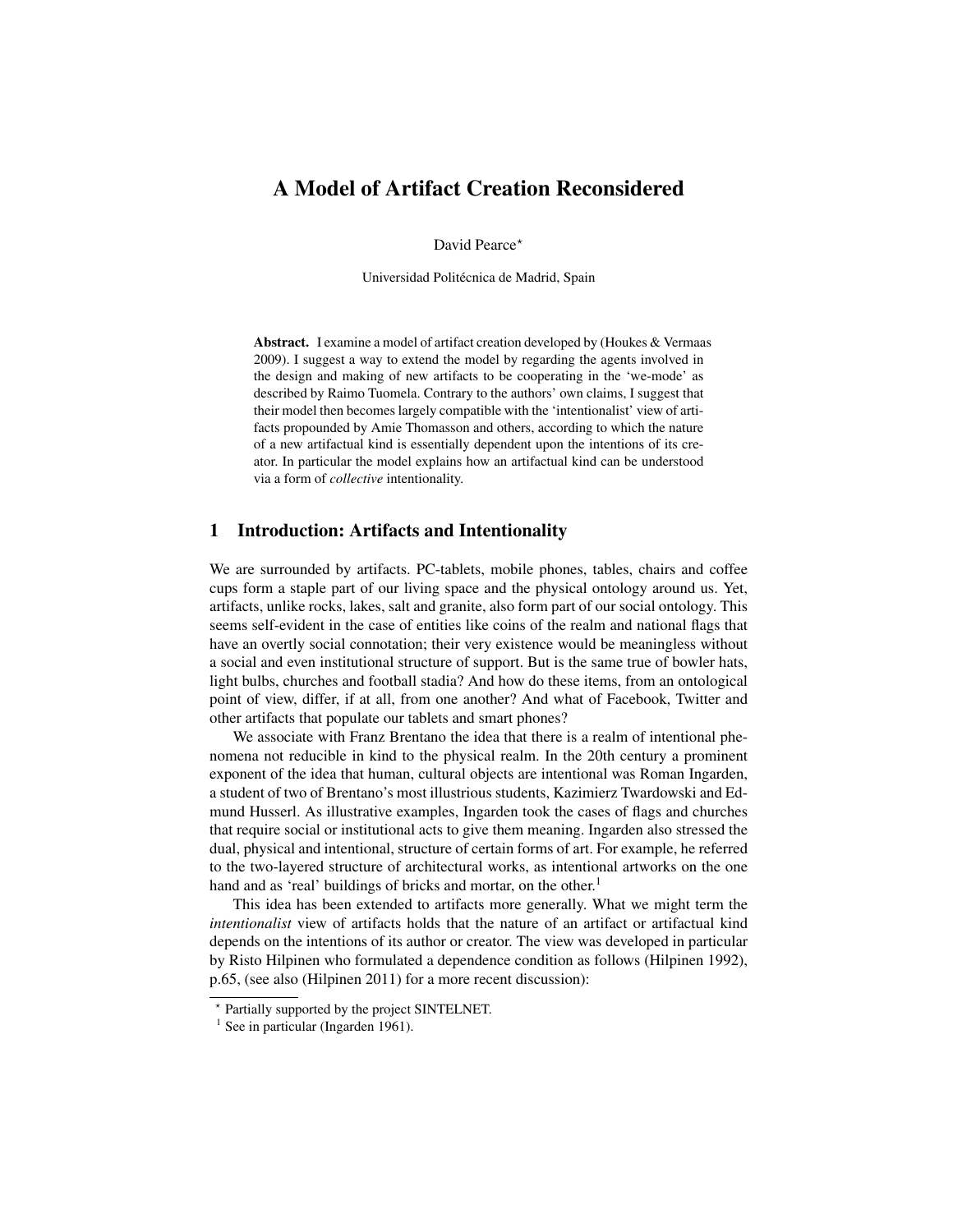(DEP) The existence and some of the properties of an artifact depend on an author's intention to make an object of a certain kind.

Stronger or weaker forms of the intentionalist view are obtained by regarding the dependence condition as applying to few, many or all of the principal properties of an artifact. For example a strong intentionalist view of artifacts has been propounded by Amie Thomasson, especially in her writings (Thomasson 2003, Thomasson 2007).

Thomasson rejects a common view that artifactual kinds are individuated by means of their *function*. Her suggestion is that the creator's intentions form the most relevant guide to the extension of an artifact type (term) and so artifacts must be the intended products of human activities. A consequence of this view is that, since intentions are constitutive of meaning, makers (in a very general sense of maker) cannot be completely wrong about the nature of the artifacts they produce. As with social concepts, beliefs about artifacts may partly be constitutive of their meaning.

Thomasson defends her view by considering a simplified account of a single, individual artisan intentionally creating a prototype artifact of a new kind. Since the object is of a new type, there is no question of her aiming to copy an existing design or conform to a previously available specification of some product, to which she could succeed or fail. Instead the features that are relevant to the new kind  $K$  are those features intentionally given by her. She must have a substantive idea of what kind of object a  $K$ must be, along with the intention to produce that kind of object. By creating a new artifact and delineating a new kind she has stipulated the features that are relevant for and constitutive of that kind.

As Thomasson remarks, there is an element of 'self-referentiality' in artifactual concepts. It follows that there is a natural comparison but also a contrast with Searle's view of institutional concepts in (Searle 1995).

Whereas for a certain sort of thing to be money, it is necessary (and sufficient) that it be the sort of thing that is collectively regarded as money, for an individual object to be a chair, it must itself have been intended to be a chair. ((Thomasson 2007), p.58)

In recent years the dual nature of *technical* artifacts has been highlighted and studied by a number of scholars working on the philosophical foundations of technology. At the beginning of this century a research programme entitled *The Dual Nature of Technical Artefacts* ran for several years coordinated by the Delft University of Technology in The Netherlands. According to its manifesto, this programme

starts from the observation that technical artifacts have a twofold nature: They are (i) designed physical structures which realize (ii) intentionality-bearing functions.<sup>2</sup>

A key aspect of the programme was to investigate the nature of (i) and (ii) and especially their interrelations; this was realised through a substantial output of research papers and books. We will shortly examine one of these works in more detail.

<sup>2</sup> See http://www.dualnature.tudelft.nl/.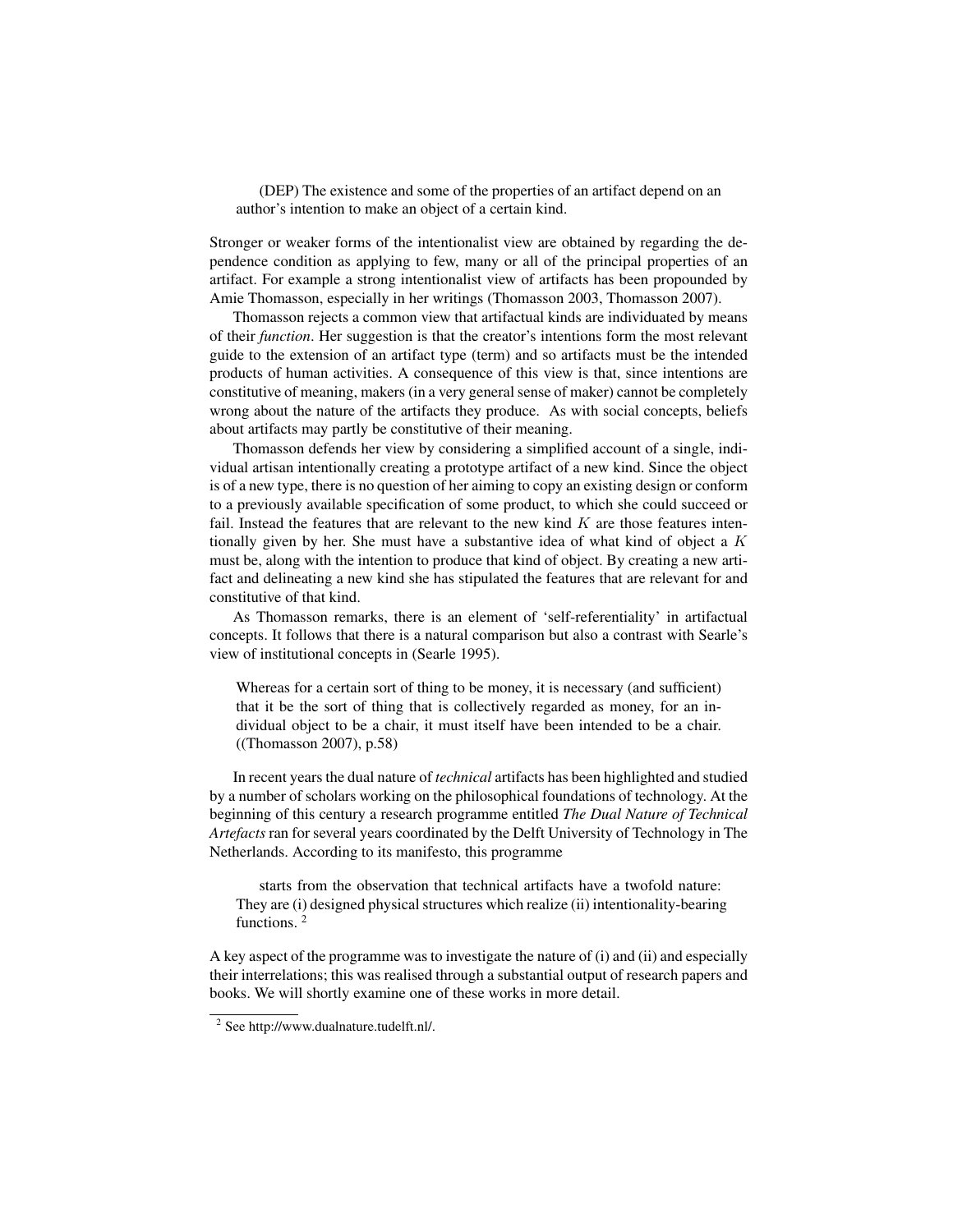In the modern world of artifact creation and manufacturing typically many agents will be involved in the process of creating an artifact or indeed designing and making a new artifactual kind. Both Hilpinen and Thomasson accept that there may be a plurality of agents involved. The question then arises: What becomes of the intentionalist view? Does it become indefensible once individual intentionality is no longer relevant? Or should we rather explore the idea that individual intentionality should be replaced by a form of collective or we-intentionality? Collective intentionality has become a pivotal concept of social intelligence. The concept of we-intention was already introduced and analysed in the works of Wilfred Sellars (eg. in (Sellars 1968)). Later a systematic account of we-intentions was given by Raimo Tuomela (Tuomela 1984) and developed by (Tuomela & Miller 1985) as a central concept in the theory of social action. More recently John Searle has made we-intentionality a key component of his account of social reality, as in (Searle 2010).

The path to collective intentionality is highly inviting, but now it is clear that we will need a more sophisticated model of artifact creation: the single-agent, 'artisan' model is not designed to explain how collective intentionality underlies the nature of an artifactual kind. The alternative model that I will turn to is one that has been proposed by two authors contributing to the 'Dual Nature' research programme just mentioned.

## 2 An 'engineering' model of artifact creation

(Houkes & Vermaas 2004, Houkes & Vermaas 2009) have developed an elaborate account of artifacts that is intended to reflect engineering practice. It involves a detailed model of agents' actions, beliefs and intentions in terms of action plans relevant for artifact design and production. Like Thomasson they reject the idea that artifacts can be understood in terms of their functions and they aim to replace the function oriented philosophy of artifacts with an account based on intentional actions<sup>3</sup>.

There are several reasons to take an interest in the account provided by Houkes and Vermaas. It purports to reflect modern engineering practice by distinguishing between, design, use and manufacture, as well as between the different agents involved in these processes. In particular their account includes a use plan, a design plan, as well as plans for product-designing, making and manufacturing. Each of these involves the intentions, goals and beliefs of the specific agents involved. Not only is this a genuinely multi-agent view that aims to reflect engineering practice, also, since it is actiontheoretic, it can be embedded in more general theories of social action.

Neverthless, there is a major obstacle to overcome in applying this model in the present context. Houkes and Vermaas reject the intentionalist stance and claim that their model is incompatible with views such as those of Thomasson. While they accept the idea "that artifacts are intentionally produced by humans", ((Houkes & Vermaas 2009), p.410), with explicit reference to Thomasson they question the idea that artifactual kinds can be identified on the basis of makers' intentions. They also reject her suggestion that makers can in general be said to have substantively correct ideas about properties relevant to an artifactual kind. As they say of their own model:

 $3$  See especially (Houkes & Vermaas 2004). Although this aspect contrasts somewhat with the quoted manifesto of the research programme, the authors also investigate technical functions.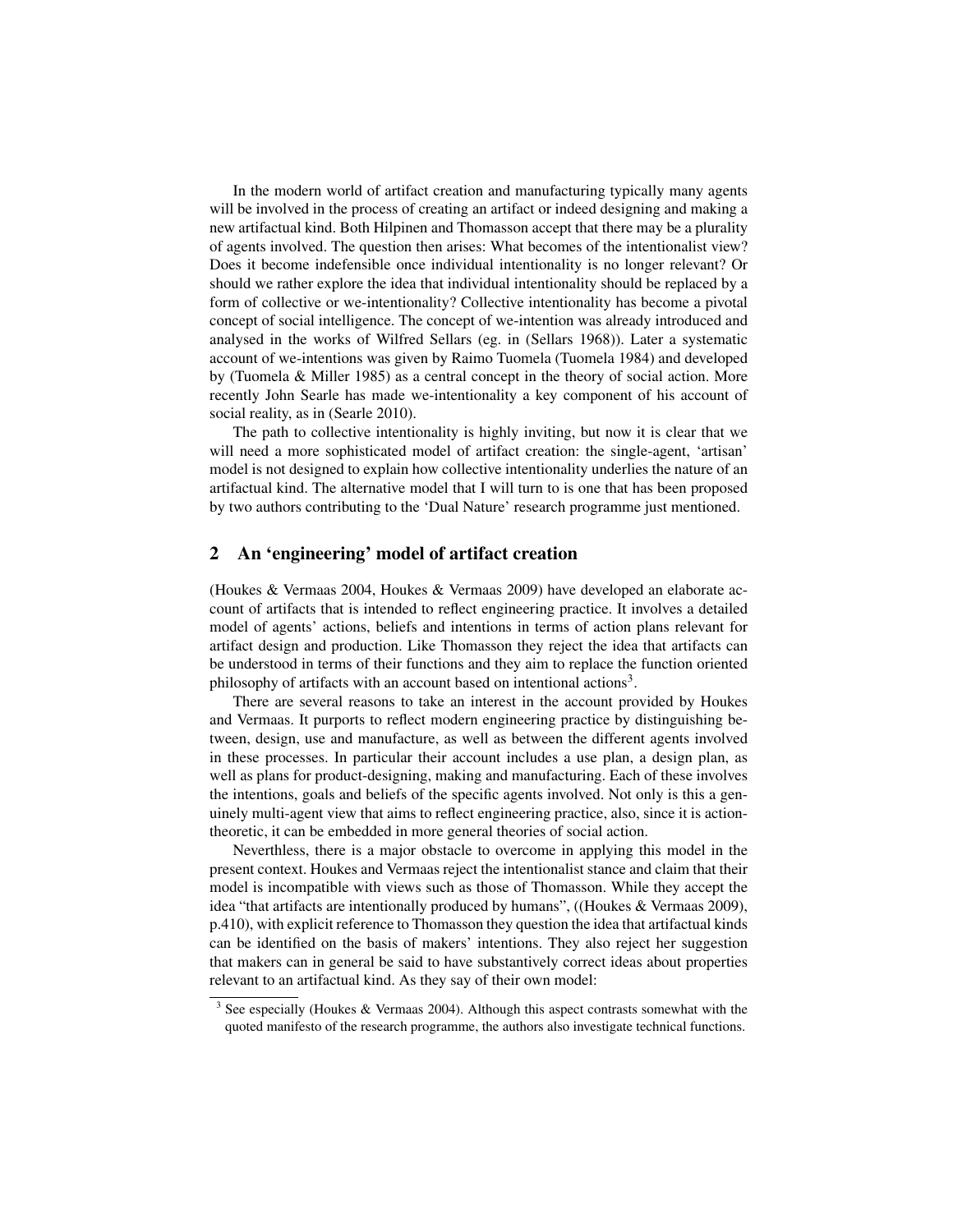It does not afford a clear relation between the intentions of any of the agents involved in producing the artefact and membership of an artefact kind. ((Houkes & Vermaas 2009), p.404).

The main thesis that Houkes and Vermaas attack and Thomasson defends is therefore the claim:

(A): Artifacts are the intended products of largely successful intentions to create something of that kind.

While for Houkes and Vermaas the ascription of technical functions to artifacts plays a role in their model of artifact design and production, functions do not provide the 'essences' of artifacts. Rather their theory of function ascription is action oriented and highlights the capacities of artifacts relative to a plan, e.g. a use plan. It is therefore a relative and context dependent notion based on artifact actions.<sup>4</sup>

In their 'engineering' model of artifact creation, Houkes and Vermaas consider four agent types: *user*, *designer*, *maker* and *manufacturer*. A key element in the model is a *use plan*, understood as a series of goal-directed actions. Use is then characterised as the carrying out (by the user) of the actions that make up the use plan. The designer's role on the other hand is help users to realise their goals by constructing and communicating use plans.

To characterize a class of artifacts, three stages of *product-designing*, *making* and *manufacturing* are described in more detail. Behind product design is the idea that the designer describes a new item that contributes to the realisation of a use plan by prospective users of the artifact: the designer "d intends to contribute to producing items  $x_i, x_j,$ etc. that do not yet exist by *product-designing* them."

In simplified form, the product-design stage is described as follows ((Houkes  $\&$ Vermaas 2009), p. 410):

- designer d believes that an item x with (physiochemical) capacity  $\varphi$  does not exist
- d contributes to realising a goal  $g_{dx}$  by describing item x (with capacity  $\varphi$ )
- $d$  believes that a composite of components  $c_1, \ldots, c_i, \ldots$  with capacities  $\varphi_1, \ldots, \varphi_i, \ldots$ achieves the desired capacity  $\varphi$ .
- $d$  believes that the various design tasks  $g_{dci}$  are simultaneously fulfilled.
- $d$  intends to communicate a description of  $x$  (to appropriate agents).

To the extent that some of the components  $c_i$  may also need to be product-designed, the first four steps may iterated for each such  $c_i$ . This feature is built into the full description of the model.

The process of *making* a new artifactual kind is also characterised as a goal-directed series of actions. In (Houkes & Vermaas 2009) this is described as follows:

- maker m wants to bring about the existence of item x as described by agent a who, with that item x, wants to bring about the goal state  $g_a$ .
- $-$  m chooses or constructs a suitable make plan mp.
- $m$  intends to carry out  $mp$  (and acts accordingly.

<sup>&</sup>lt;sup>4</sup> See especially (Houkes & Vermaas 2004).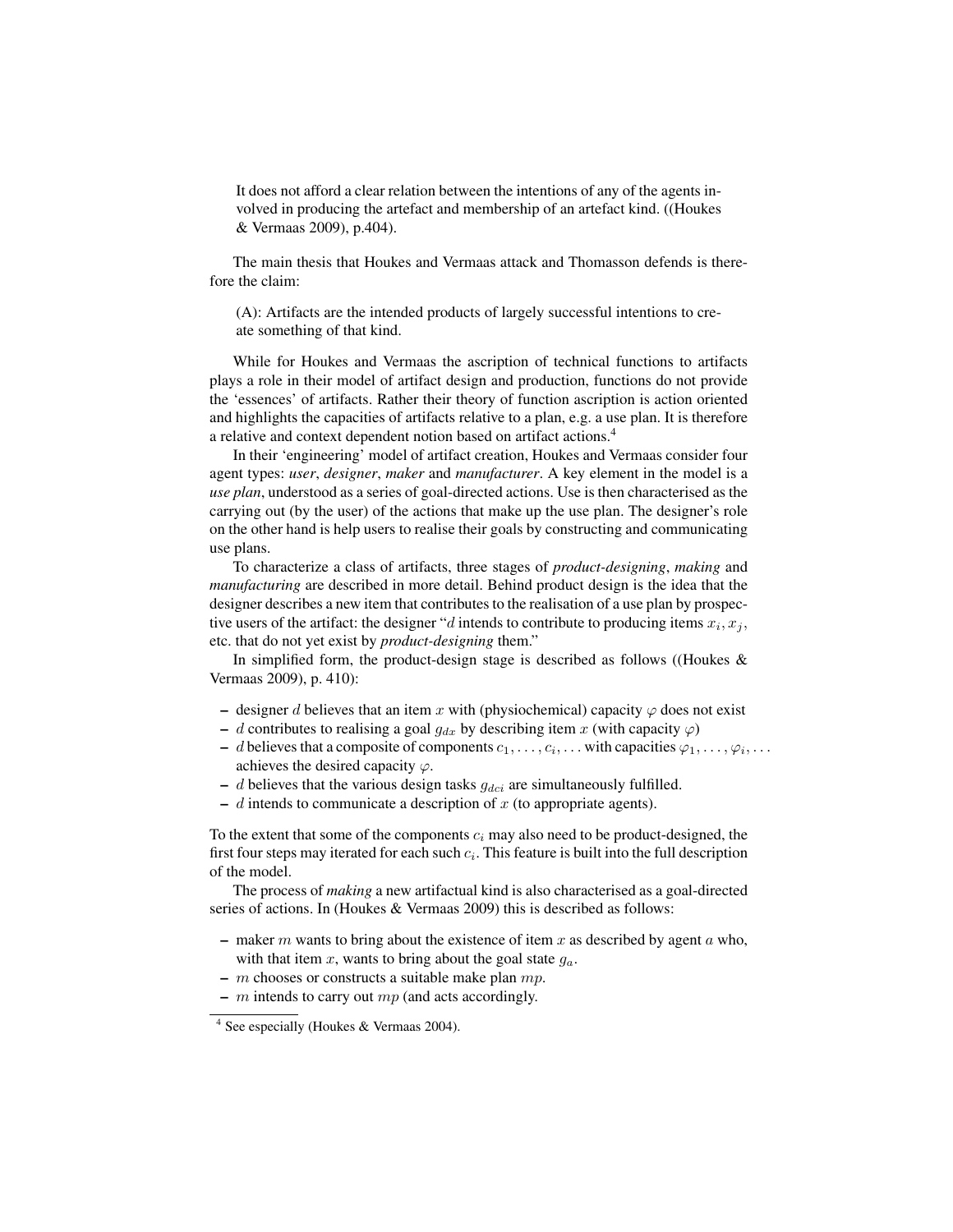Again, this is a slight simplification that omits steps at which the maker verifies whether the plan  $mp$  has succeeded. This part of the model distinguishes the making of  $x$  from the agent (a) who with x wants to bring about the goal state  $g_a$ . For example, as Houkes and Vermaas note, agent  $a$  may be the product-designer, while  $m$  could be a different engineer involved in the production process.

A third type of agent is the manufacturer who supports all the processes involve in product creation and delivery. In the model it is supposed that the manufacturer designs the make plans that makers use:

- manufacturer  $mf$  wants to contribute to maker's goal of bringing about item x as described by agent a.
- $mf$  constructs a suitable make plan  $mp$  involving items  $y_1, y_2, \ldots$
- $mf$  contributes to producing  $y_1, y_2, \ldots$
- $mf$  intends to communicate  $mp$  to users.

Again this is only a core part of the model, since (Houkes & Vermaas 2009) consider also processes whereby manufacturers verify and adjust the make plan in order to arrive at a successful version of the item x.

#### 2.1 Summarising the basic features of the model

If we restrict attention to successful artifact creation, then what we have described here represents the core features of the Houkes and Vermaas model. Let us summarise the main components. This is a multi-agent account comprising several agent types with specific roles. There is an overarching goal, to design, produce and use an item  $x$  of an artifactual kind, say  $K$ , according to certain plans. To reach this goal there are various subgoals, each with corresponding plans. These may involve designing and producing the required subcomponents of  $x, c_1, \ldots, c_i, \ldots$  assembled according to suitable make plans. The model involves agent beliefs, about capacities, properties and plans, as well as intentions, to act and carry out plans. There is also agent *communication* involved, since for example designers communicate plans to makers, manufacturers communicate plans to users, and so forth. We now need to examine whether and how these features may support an intentionalist understanding of artifacts.

## 3 A role for collective intentionality

Can we reconcile the view that artifacts are determined by a collective form of intentionality with the model of artifact creation proposed by Houkes and Vermaas? They themselves are sceptical about this. They take it to be a key feature (and improvement) that their model distinguishes between plan-designers, product designers, makers and manufacturers. However, even when these agents act deliberately and their "intentions are related to the characteristics of the produced item" (p.415), it is claimed that they may have "incomplete or conflicting notions of what is required to create a successful object of the kind." Their reluctance to accept that artifact kinds are collectively determined by all the agents involved in the design and production process seems to rest on the doubt that such kinds could ever be said to be collectively determined (by a group or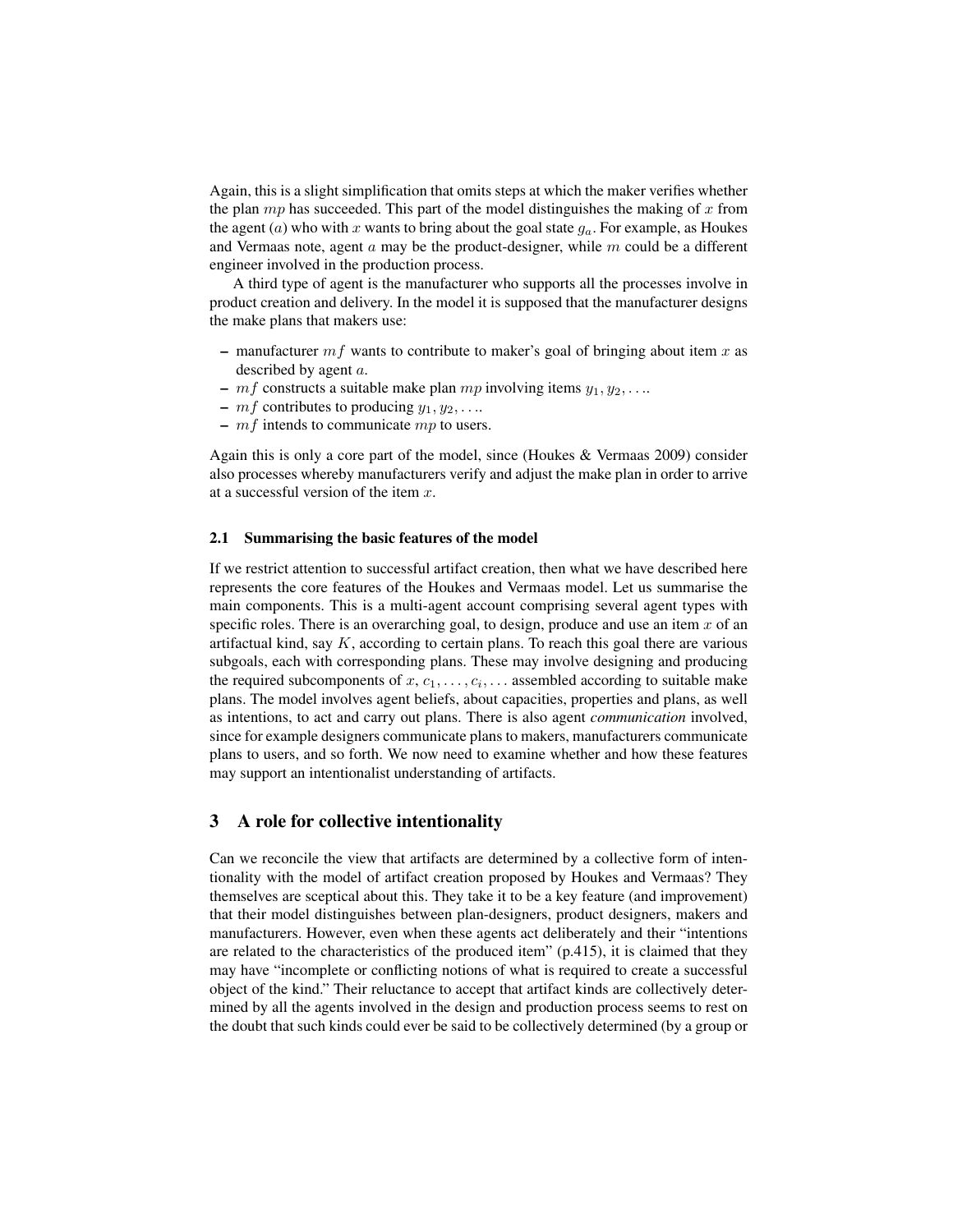team) when members of the group display conflicting conceptions and intentions. This seems to be a primary reason for their rejection of thesis (A).<sup>5</sup>

Rather than constituting an argument against collective intentionality, it seems to me that individual differences in the conceptions held by the key agents in the production process may yield an argument in favour of introducing collective intentionality into the Houkes and Vermaas model. As an example, I will use elements of the approach to collective intentionality taken by Raimo Tuomela (especially (Tuomela 2007)), though other approaches could also be taken up in this context. For our present purposes it should suffice to pick out some of the essential features of each in order to show how the theory of artifacts is compatible with and can be extended by concepts from Tuomela's framework.

In Tuomela's account, the core concepts of collective intentionality are joint intentions and social actions, group attitudes and cooperation. Fundamental to this is his important distinction between the *I-mode* and the *we-mode* in forming intentions and in cooperating to achieve goals. It is the sharing of goals and cooperation in the we-mode that help distinguish a form of collective intentionality that is not reducible to individual intentions as represented in the I-mode. The Houkes/Vermaas model of artifacts incorporates action, agency and a plurality of agents, and so is precisely of the right kind for analysing within Tuomela's framework under the we-mode of intention and cooperation. As we have seen it is a multi-agent model of cooperation and there are explicit and common goals, communication between agents and even shared plans to achieve goals.

Here are some relevant features of Tuomela's model, CWM; the acronym standing for cooperation in the we-mode, given for the simplified case of two agents.

A<sup>1</sup> and A<sup>2</sup> *(successfully) cooperate with each other in the we-mode* in bringing about a goal  $G$  if and only if

- 1. G is a collective goal type, namely an "achievement-whole" the achievement of which can be divided – either *ex ante actu* or *ex post actu* – into  $A_1$ 's and  $A_2$ 's parts;
- 2.  $A_1$  and  $A_2$  jointly intend to achieve G by acting jointly in the sense of  $(AT^*)$ , and they achieve G jointly in accordance with and partly because of this joint intention of their to achieve  $G$  together. ((Tuomela 2007) p.165)

This is Tuomela's 'conceptually minimal' notion of a we-mode cooperation that is further embellished to a 'weakly rational' form of cooperation by requiring additionally that  $A_1$  and  $A_2$  rationally believe (1) and (2), and that (2) holds in part because of this shared belief.

This model of cooperation depends on an underlying property of *joint action*. This is understood according to a further condition  $(AT^*)$  as follows. X is jointly performed (by two agents 'you' and 'I') if

1.  $X$  is a collective action type, that is, an "achievement-whole" divisible  $$ either *ex ante actu* or *ex post actu* – into your and my parts;

<sup>&</sup>lt;sup>5</sup> For arguments sake, I will assume that team members might individually have different conceptions about the nature of the kind. In the above quotation, it seems that Houkes and Vermaas's claim is a weaker one, that there may be a conflict not over the kind itself but over the means needed to create it.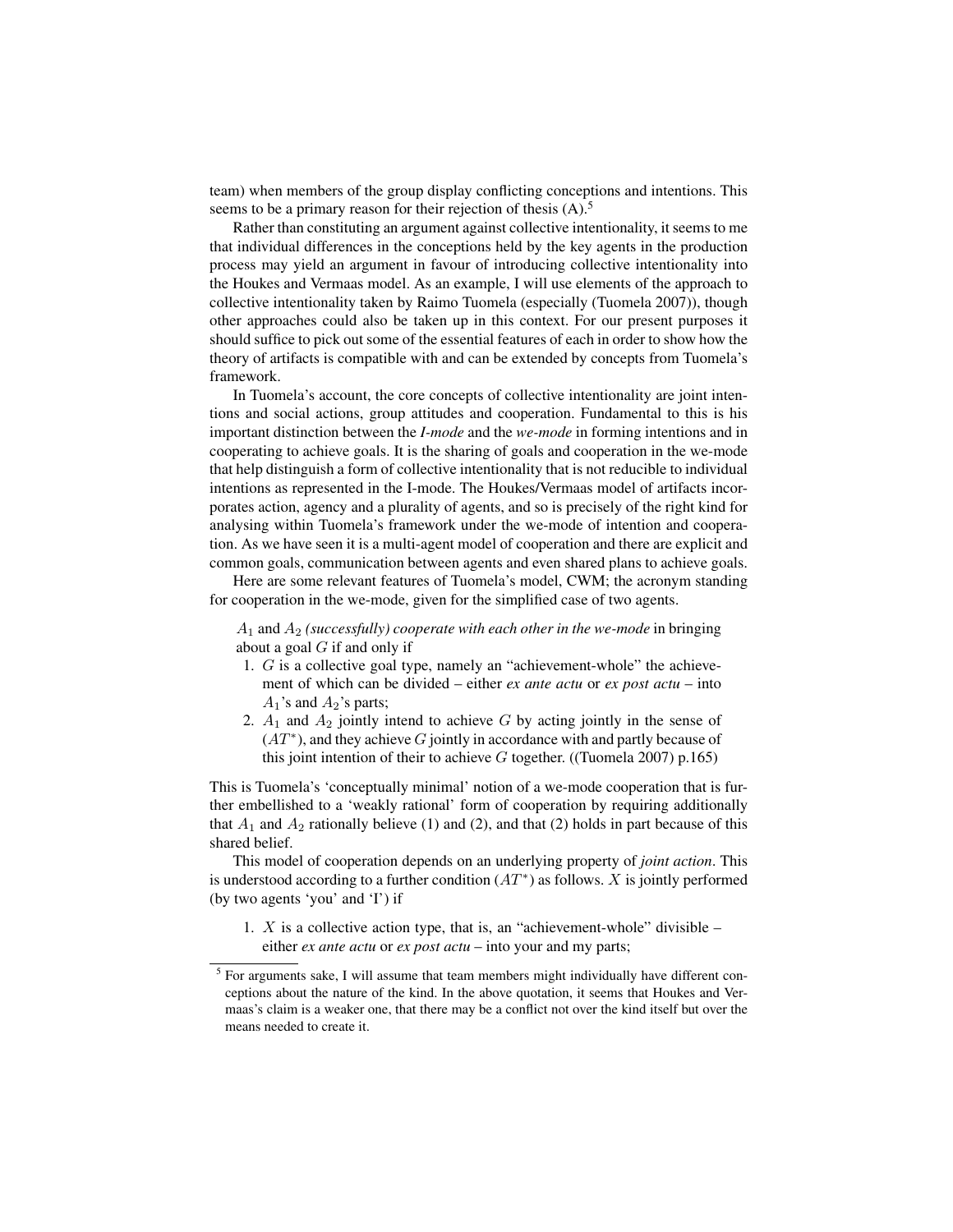- 2. we jointly intended to perform  $X$  jointly;
- 3. we performed  $X$  jointly in accordance with and partly because of our joint intention to perform  $X$  (or some "closely related" action) jointly;
- 4. you and I mutually believed or at least shared the belief that 1,2, and 3;
- 5. 2 in part because of 4. ((Tuomela 2007), p. 112)

In short, that agents acted jointly in the sense of  $(AT^*)$  means that there was a joint intention to perform the action of a certain type  $X$  and that the performance of  $X$  was in accordance with a joint intention to perform  $X$ . Moreover there is mutual belief about this among the agents concerned.

Without going into all the subtleties of joint actions and collective goals as analysed by (Tuomela 2007), we can nevertheless make the following suggestions. First, suppose that a collective goal type  $G$  is the goal to produce an item  $x$  of an artifact type  $K$  and let us suppose that this goal succeeds and  $x$  is produced. The agents involved in the cooperation to achieve  $G$  may include the product-designers, makers and manufacturers, each with roles as described in the account of Houkes and Vermaas. They design, communicate and carry out plans. These agents cooperate in the we-mode according to CWM since they jointly intend to achieve  $G$  by acting jointly in the sense of Tuomela's joint action account; each agent  $a_i$  performing according to its appropriate role type. This cooperation involves the mutual belief that they so intend. The various subgoals, say  $g_1, \ldots, g_i, \ldots$  involving components  $c_1, \ldots, c_i, \ldots$  are similarly achieved via joint actions and cooperation in the we-mode.

Both models refer to what is eventually a successful form of cooperation, since ultimately an artifact of type  $K$  is produced. Having  $G$  as a collective goal type means in this case that there is a shared commitment to produce an artifact of type  $K$  and that the agents involved are thus acting as a group. By saying that 'the production of an artifact of type  $K'$  is a shared goal, and referring to ' $K'$ ' in this statement, we are not begging the question about collective intentionality. We are supposing that an artifact is successfully produced, that this did not come about by accident, but by design, and that a group effort was involved in this. As we saw, the Houkes/Vermaas model refers to 'an item  $x'$  in several different places. So in the main goal (and its subgoals) the same item x is being described in each case.  $6$ 

The Houkes and Vermaas model clearly conforms to part 1 of CWM since it divides the achievement of the goal into different agents' parts and moreover there is even a sharing of subgoals. We have just seen this in the examples of the maker's and manufacturer's intentions described earlier. Another example arises in the description of design plans found in (Houkes & Vermaas 2009) that we did not examine in detail. In clause D1 of their design plan one finds the condition: "The designer  $d$  wants to

<sup>&</sup>lt;sup>6</sup> It seems clear, then, that within the Houkes/Vermaas model we can legitimately maintain that there is a common goal  $G$  even if there are differences of opinion about  $K$  (or item  $x$ ) within the team of producers. But if necessary we could replace the expression 'artifact of type  $K$ ' by an expression such as 'an artifact of the type later marketed under the label ' $K'$  ' or some equivalent formulation.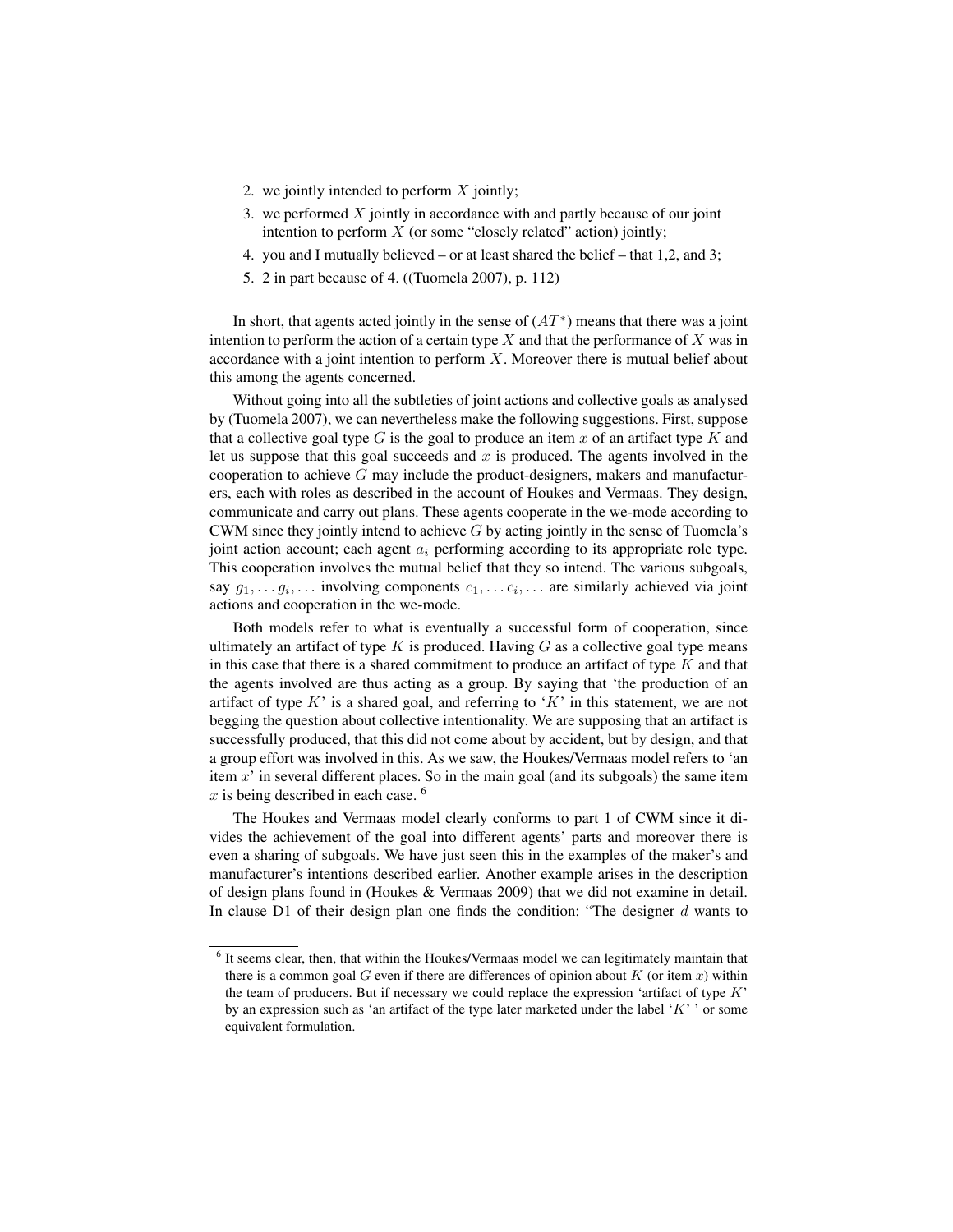contribute to a user's goal of bringing about a state  $g_u$ ." ((Houkes & Vermaas 2009), p. 406.) So here,  $g_u$  forms part of a use plan and is a goal shared by both agents.<sup>7</sup>

What is the nature of the collective intentionality surrounding the artifactual kind  $K$ ? The key to understanding this is to see that it rests on shared intentions to carry out joint plans according to an agreed assignment of roles. It does not rest on the assumption that agents have mutual beliefs about  $K$  or perhaps shared mental models of item x. This is a very fundamental point. Tuomela's cooperation model and the action performance submodel do not specifically refer to other attitudes like first-order beliefs about  $K$ . The mutual beliefs in the CWM model are higher-level beliefs about group cooperation, action types etc, not first-level beliefs about the nature of  $K$ . They refer to they fact that agents assume that other agents are acting in a cooperative manner and indeed this seems to be a clear feature of the Houkes and Vermaas model. In our case they do not need to share (first-order) beliefs about  $K$ .

This point is crucial for understanding (and obviating) Houkes and Vermaas's objections to the intentionalist view of artifacts. In (Houkes & Vermaas 2009) they do consider the question whether product designers, manufacturers and makers might *collectively* determine artifact kinds. Their main objection here is that agents may disagree on certain matters:

...the literature on engineering teamwork shows that conflicting conceptions and intentions among participants often survive intensive teamwork. ((Houkes & Vermaas 2009), p. 417).

Indeed, we might say that without disagreements most innovation would be stymied. In a corporate climate of 'yes-men' there would be no room for innovative ideas challenging current thinking to emerge bottom-up. This would be the antithesis of the approach of corporations such as Honda Motor Company that makes us of a type of meeting, known as *waigaya*, that aims to improve any aspect of the design and manufacturing (or sales and marketing) processes through a thorough and possibly lengthy discussion among different actors. In *waigaya* few or many employees from different departments and responsibilities meet to discuss a given issue or problem. Such meetings may be held regularly for days or even years until an agreed proposal or solution is found. In keeping with the 'flat' hierarchical structure at Honda, participants in a *waigaya* carry equal weight in their opinions. Ideas generated and results of the discussions become corporate property, and at the end of *waigaya* a set of corporate decisions and plans for enacting are generated.<sup>8</sup>

- 1. Everybody is equal in *waigaya* there are no bad ideas except those that are not aired.
- 2. All ideas must be disputed and rejected until they are either proven valid or vanquished.
- 3. When a person shares an idea, he or she doesn't own it anymore it belongs to Honda and the group can do with it what it will.

<sup>&</sup>lt;sup>7</sup> Again, depending on the complexities of the example, presumably  $g_u$  could be the overall goal G or merely one of several subgoals.

<sup>&</sup>lt;sup>8</sup> See for example (Rothfeder 2014) Ch. 3 for a lengthy discussion. According to Jeffrey Rothfeder, *waigaya* proceeds according to four basic rules: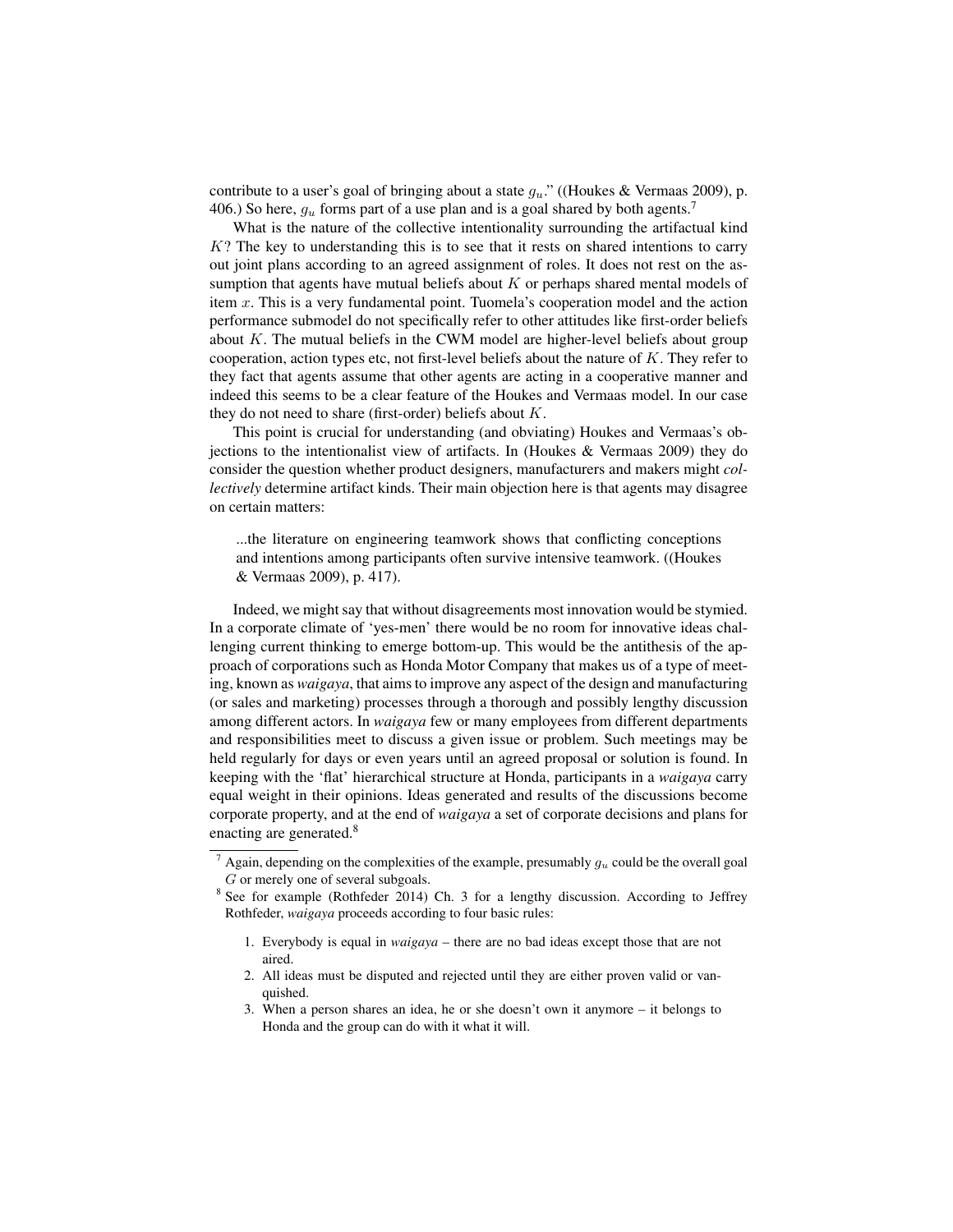What the example of *waigaya* illustrates is how from differing conceptions an agreed plan may emerge – by whatever discussion process that happened to take place – that the team then has to adhere to. It is instructive to note that ideas, once aired, are no longer 'owned' by the person who raised them.

While in Toumela's model (in the weakly rational form) the shared beliefs are in the form of assumptions about other agents' intentions to perform jointly, in the account of Houkes and Vermaas first-order beliefs do explicitly arise, e.g. at the design and make stages, and these beliefs are communicated between agents.<sup>9</sup> However, the model does not require that these are mutual beliefs held by all agents. They can be individual beliefs that are communicated or (in the important cases) *group* beliefs when they are taken up by a team as a whole. Group beliefs and other related group attitudes, like acceptance, also form a cornerstone of current work in the area of social intelligence. While there are differing accounts of these attitudes, a rather common and well established view is that *group* beliefs should not be understood to be beliefs that are necessarily held by every single member of a given collective, whereas *common* and *shared* beliefs are so regarded. In Tuomela's own approach, for example, group beliefs are understood to involve an intentional joint acceptance and commitment on the part of certain group members, but they need not be mutually held by all of the agents in the group. And this is very likely to be the case within a corporation and its operative teams.<sup>10</sup>

Therefore, in the case where the plans for cooperating and achieving the goal type rely necessarily on specific beliefs (about the nature of an artifactual kind  $K$ ) i.e. on conceptions of  $K$ , it is sufficient if these are group beliefs, the important feature being that they are not necessarily held by each agent individually (though they may be communicated and acted upon). Another point to observe is that not all agents involved in a production process need be cooperating in the we-mode. While in modern forms of production, technicians and assembly-line workers are usually highly 'integrated' into the production process and aware of their role in the manufacturing the final product, we can allow for the case of an assembly-line worker who acts only in the I-mode in Tuomela's sense. We can leave room for this while holding that those agents who are essentially responsible for the final outcome are cooperating in the we-mode.

As quoted earlier, Houkes and Vermaas suggest that even conflicting intentions among participants "often survive intensive teamwork." In such a case team members would be cooperating at best in the I-mode (and at worst not at all). Yet this does not seem to be a plausible account of the type of case that we are dealing with here. The I-mode form of cooperation will hardly explain how a new artifact type could successfully be produced. In the I-mode, while cooperation between agents is possible, typically joint goals, collective actions and group attitudes are missing. This scarcely seems

<sup>4.</sup> At the end of *waigaya*, decisions and responsibilities are generated – a precise list of who is to do what next and by when. ((Rothfeder 2014), pp.69-70).

<sup>&</sup>lt;sup>9</sup> For instance they may be beliefs about x and its properties, or about components of x, or the correctness of their make plans.

<sup>&</sup>lt;sup>10</sup> For Tuomela's account see for instance (Tuomela 1992, Tuomela 2007). For a recent overview of approaches to group belief and a reconstruction in modal logic, see (Gaudou et al 2014).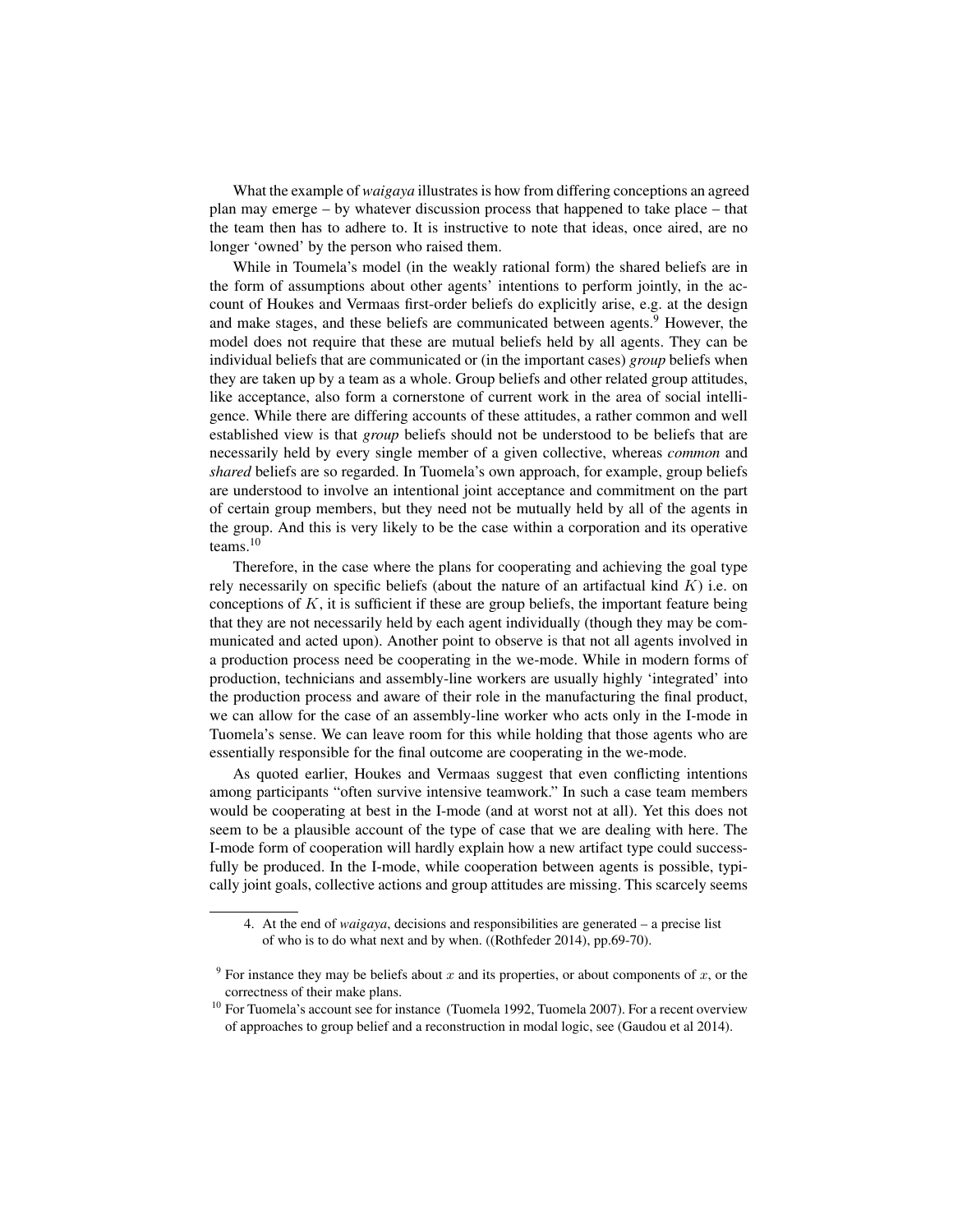adequate to explain how the outcomes of modern design and production processes can be so effective.

It might seem at first counterintuitive to claim that the nature of an artifactual kind  $K$  depends on a form of collective intentionality, while the actors involved may hold differing *conceptions* of K. This might indeed appear strange if one is thinking that the 'essence' of  $K$  is collectively determined by some mutual idea, a shared mental model or perhaps an agreed list of technical functions and defining properties. But this is not the case under the multi-agent, action-theoretic model of artifact creation. In this model the 'nature' of  $K$  depends on the plans that the agents enact under  $(I \text{ claim})$  a we-intentional form of cooperation. Those beliefs that support different phases of artifact creation, inasmuch as they are beliefs about the nature of  $K$ , should be regarded as group beliefs to which core members of the team are committed *as a group* in order to pursue the overarching goal. If this is correct, then production of an artifact in the manner envisaged by Houkes and Vermaas can illustrate an elaborate form of cooperation in the we-mode, with common goals and group commitments, and therefore exhibit exemplary features of collective intentionality. If those essentially involved in the design and production process act as a team, then their group commitments, attitudes and goals are what help to ensure the successful outcome. Moreover, the notion of we-mode and the appeal to collective intentionality and group attitudes helps to explain how a coherent artifactual type  $K$  may be successfully established even if different beliefs and conceptions about  $K$  are held by individual team members.

### 4 Conclusions

To summarise, we have seen how Houkes and Vermaas reject Thomasson's thesis of intentionality and artifact determination largely due to a disagreement about what agents constitute the 'maker' of an artifact and the fact that different agents involved in the process, from invention to production, may have conflicting beliefs and conceptions related to the artifactual kind. They also doubt whether the role of intentionality can be saved by claiming that the actors involved *collectively* determine artifact kinds. This scepticism seems unwarranted if we apply concepts of collective intentionality in the manner discussed by Tuomela and other authors. Despite differences of opinion among agents, it seems that modern production processes rely on a teamwork that involves shared goals and cooperation in the we-mode. These features are what capture collective intentionality and, as I have tried to show, they are fully compatible with the Houkes and Vermaas model even when not explicitly acknowledged there. We should also not forget the potential role of users and consumers in the intentionality of artifacts. This, for Houkes and Vermaas, should not be a point of contention. In their model users are represented not only indirectly by the use plans but also directly by the fact that the agent a referred to in the model may also be a innovative user of the technology or even just a potential user ((Houkes & Vermaas 2004), p.66).

#### References

Gaudou, B, Herzig, A, Longin, D, & Lorini, E. On modal logics of group belief, forthcoming, 2014.